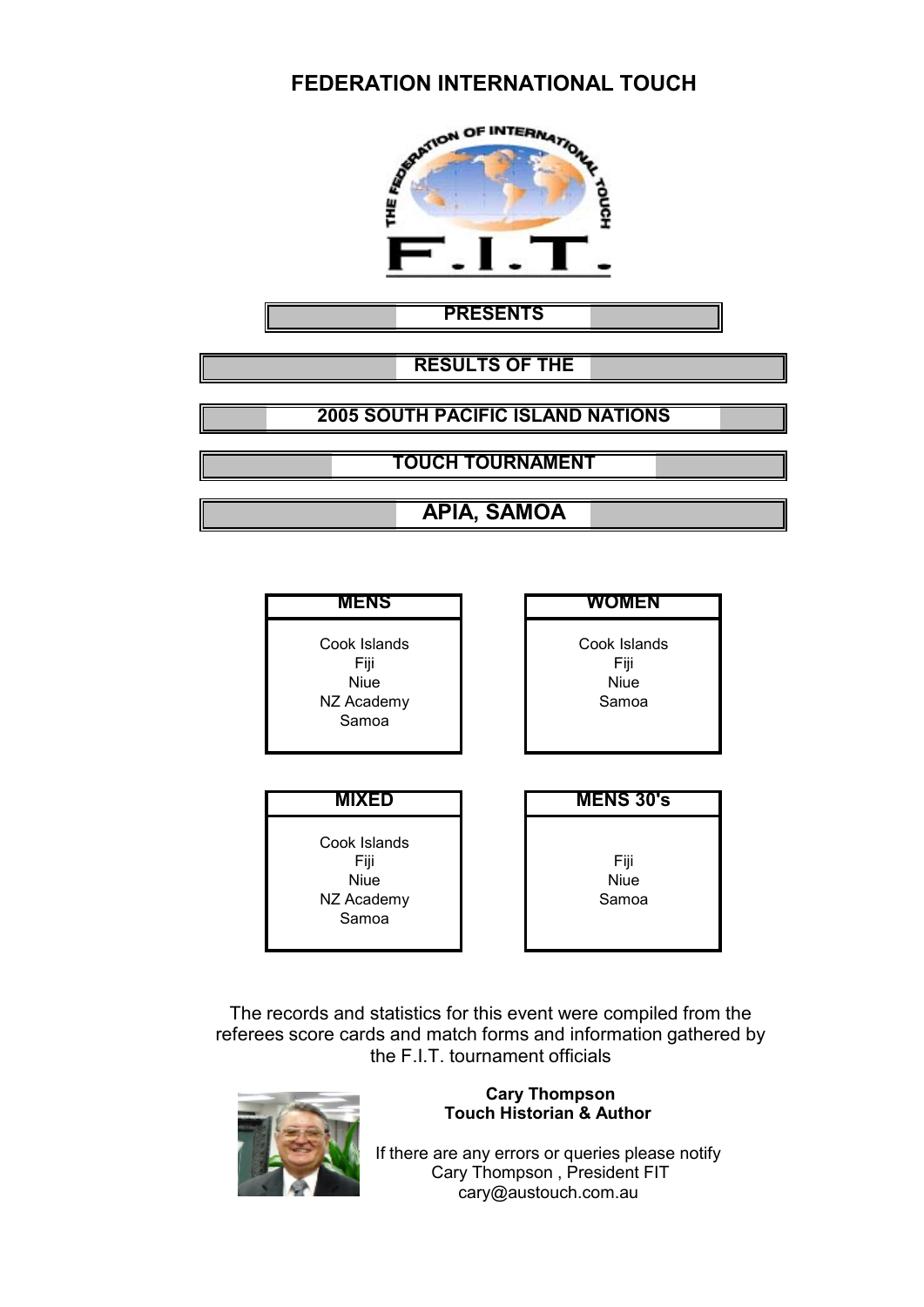# **SPIN Tournament 2005**

# **Played at Apia Park Samoa**

| Wednesday 27th July 2005       |                      |                         |                                      |                                                    |                                         |                           |
|--------------------------------|----------------------|-------------------------|--------------------------------------|----------------------------------------------------|-----------------------------------------|---------------------------|
| 1:00 PM                        | Gr.1<br>Gr.2<br>Gr.3 | Mixed<br>Mixed<br>Mixed | Cook Islands<br>Fiji<br>NZ Academy   | 9<br>11<br>12                                      | Samoa<br><b>Niue</b><br>Fiji 2          | 5<br>1<br>1               |
| 2:00 PM                        | Gr.1                 | Men30<br>Men30          | Fiji<br><b>Samoa</b>                 | 9                                                  | <b>Niue</b><br><b>Bye</b>               | 3                         |
| 3:00 PM                        | Gr.1<br>Gr.2<br>Gr.3 | Mixed<br>Mixed<br>Mixed | Samoa<br>Cook Islands<br><b>Niue</b> | 8<br>8<br>$\mathbf{1}$                             | Fiji 2<br>Fiji<br>NZ Academy            | 4<br>3<br>15              |
| 4:00 PM                        | Gr.1                 | Men30<br>Men30          | <b>Fiji</b><br><b>Niue</b>           | 3                                                  | <b>Samoa</b><br><b>Bye</b>              | 4                         |
| 5:00 PM                        | Gr.1<br>Gr.2<br>Gr.3 | Mixed<br>Mixed<br>Mixed | Fiji<br>Cook Islands<br><b>Niue</b>  | $\overline{2}$<br>$\overline{2}$<br>$\overline{7}$ | Samoa<br>NZ Academy<br>Fiji 2           | 3<br>11<br>$\overline{7}$ |
| <u>Thursdav 28th Julv 2005</u> |                      |                         |                                      |                                                    |                                         |                           |
| 9:00 AM                        | Gr.1<br>Gr.2<br>Gr.3 | Mixed<br>Mixed<br>Mixed | Cook Islands<br>Samoa<br>Fiji        | 9<br>3<br>13                                       | <b>Niue</b><br>NZ Academy<br>Fiji 2     | $\overline{2}$<br>11<br>6 |
| 10:00 AM                       | Gr.1                 | Men30<br>Men30          | Samoa<br>Fiji                        | 4                                                  | <b>Niue</b><br><b>Bye</b>               | $\overline{2}$            |
| 11:00 AM                       | Gr.1<br>Gr.2<br>Gr.3 | Mixed<br>Mixed<br>Mixed | NZ Academy<br>Samoa<br>Cook Islands  | 14<br>$\overline{7}$<br>$\overline{7}$             | Fiji<br><b>Niue</b><br>Fiji 2           | 5<br>3<br>5               |
| Lunch                          |                      |                         |                                      |                                                    |                                         |                           |
| 1:00 PM                        | Gr.1<br>Gr.2         | Men<br>Men<br>Men       | Fiji<br>Cook Islands<br><b>Niue</b>  | 7 <sup>7</sup><br>6                                | Samoa<br>NZ Academy<br><b>Bye</b>       | 1<br>10                   |
| 2:00 PM                        | Gr.1                 | Men30<br>Men30          | <b>Fiji</b><br>Samoa                 | 8                                                  | <b>Niue</b><br><b>Bye</b>               | $\mathbf 2$               |
| 3:00 PM                        | Gr.1<br>Gr.2         | Women<br>Women          | Samoa<br>Cook                        | $\overline{2}$<br>$\mathbf 0$                      | Niue<br>Fiji                            | 3<br>6                    |
| 4:00 PM                        | Gr.1<br>Gr.2         | Men<br>Men<br>Men       | <b>Niue</b><br>Cook Islands<br>Samoa | $\overline{2}$<br>6                                | NZ Academy<br>Fiji<br><b>Bye</b>        | 12<br>9                   |
| Friday 29th July 2005          |                      |                         |                                      |                                                    |                                         |                           |
| 9:00 AM                        | Gr.1<br>Gr.2         | Men<br>Men<br>Men       | Cook Islands<br>Samoa<br>Fiji        | $\overline{7}$<br>4                                | <b>Niue</b><br>NZ Academy<br><b>Bye</b> | $\overline{2}$<br>8       |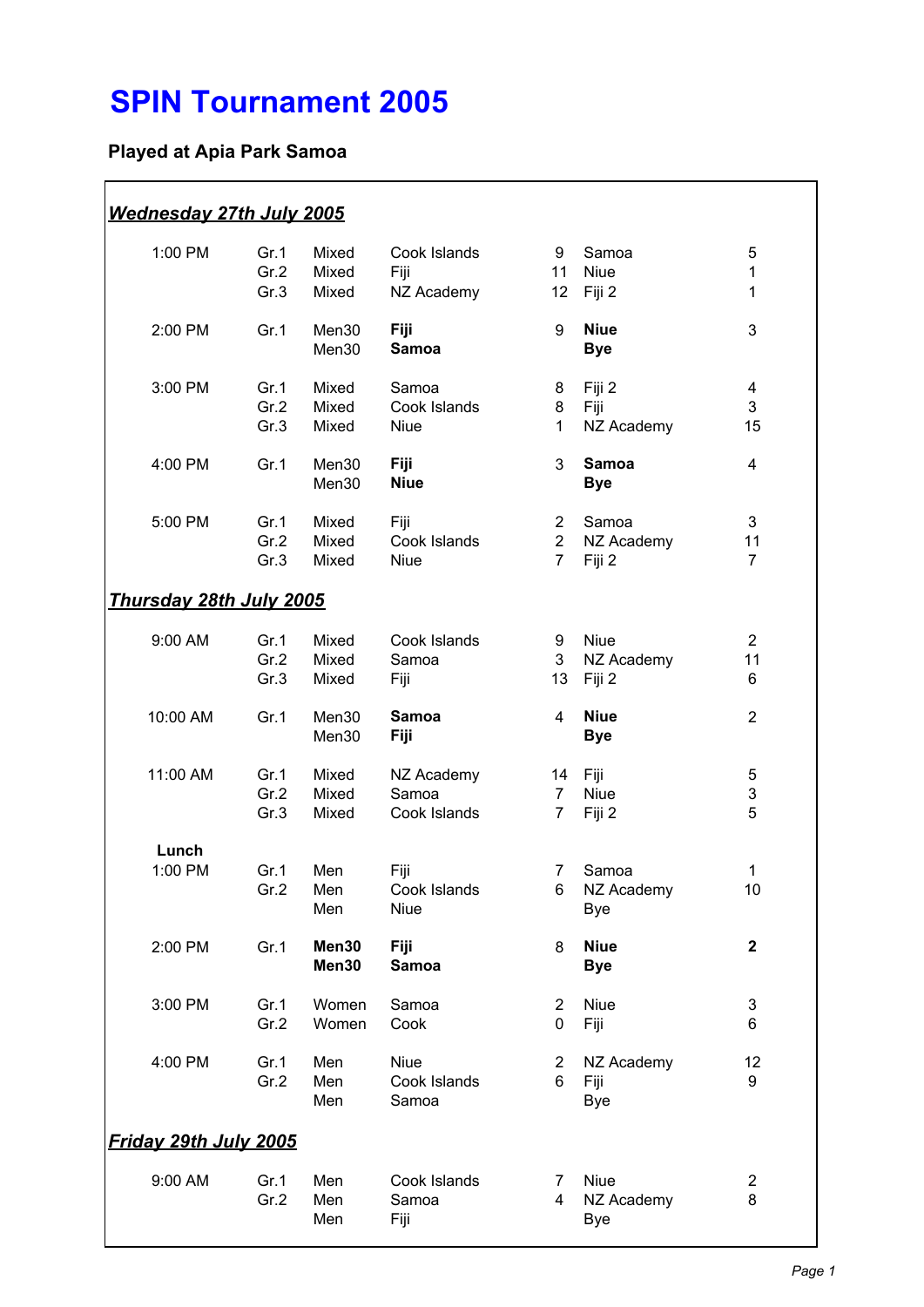| <u>Friday 29th July 2005</u>             |              |                   |                                     |                      |                                    |                                  |
|------------------------------------------|--------------|-------------------|-------------------------------------|----------------------|------------------------------------|----------------------------------|
| 10:00 AM                                 | Gr.1         | Men30<br>Men30    | <b>Fiji</b><br><b>Niue</b>          | 8                    | <b>Samoa</b><br><b>Bye</b>         | 3                                |
| 11:00 AM                                 | Gr.1<br>Gr.2 | Women<br>Women    | Samoa<br>Fiji                       | 7<br>4               | Cook<br><b>Niue</b>                | 4<br>4                           |
| Lunch<br>1:00 PM                         | Gr.1<br>Gr.2 | Men<br>Men<br>Men | NZ Academy<br>Samoa<br>Cook Islands | 10<br>$\overline{4}$ | Fiji<br><b>Niue</b><br><b>Bye</b>  | $\overline{7}$<br>$\overline{2}$ |
| 2:00 PM                                  | Gr.1<br>Gr.2 | Women<br>Women    | <b>Niue</b><br>Samoa                | 5<br>5               | Cook<br>Fiji                       | $\ensuremath{\mathsf{3}}$<br>5   |
| 3:00 PM                                  | Gr.1<br>Gr.2 | Men<br>Men<br>Men | Cook Islands<br>Fiji<br>NZ Academy  | 9<br>11              | Samoa<br><b>Niue</b><br><b>Bye</b> | 4<br>5                           |
| 4:00 PM                                  | Gr.1         | Men30<br>Men30    | <b>Samoa</b><br>Fiji                | $\overline{7}$       | <b>Niue</b><br><b>Bye</b>          | $\mathbf{2}$                     |
| <b>Semi Finals</b><br>5:00 PM            | Gr.1<br>Gr.2 | Mixed<br>Mixed    | Cook Islands<br>Samoa               | 10<br>3              | <b>Niue</b><br>Fiji                | $\overline{c}$<br>8              |
| Saturday 30th July 2005                  |              |                   |                                     |                      |                                    |                                  |
| <u>Semi Finals</u><br>9:00 AM<br>9:00 AM | Gr.1<br>Gr.2 | Women<br>Women    | Fiji<br><b>Niue</b>                 | 5<br>3               | Samoa<br>Cook Islands              | 4<br>$\overline{2}$              |
| <u>Semi Finals</u><br>10:00 AM           | Gr.1<br>Gr.2 | Men<br>Men        | Fiji<br>Cook Islands                | 9<br>8               | <b>Niue</b><br>Samoa               | 1<br>$\overline{7}$              |
| <b>Bronze Finals</b><br>11:00 AM         | Gr.1<br>Gr.2 | Men30<br>Mixed    | Samoa<br>Samoa                      | 4<br>6               | <b>Niue</b><br><b>Niue</b>         | 5<br>1                           |
| <u> Finals</u><br>12:00 PM               | Gr.1         | Mixed             | Cook Islands                        | 4                    | Fiji                               | 6                                |
| <u> Bronze Finals</u><br>1:00 PM         | Gr.1         | Men               | Samoa                               | 8                    | Niue                               | 1                                |
| 1:45 PM                                  | Gr.1         |                   | <b>NZ Academy</b>                   |                      | <b>Drew Island's Allstars</b>      |                                  |
| <u>Finals</u><br>2:00 PM                 | Gr.1         | Men30             | Fiji                                | 12                   | <b>Niue</b>                        | $\overline{2}$                   |
| 3:00 PM                                  | Gr.1         | Women             | <b>Niue</b>                         | 3                    | Fiji                               | 4                                |
| 4:00 PM                                  | Gr.1         | Men               | Fiji                                | 10                   | Cook Islands                       | 5                                |
|                                          |              |                   |                                     |                      |                                    |                                  |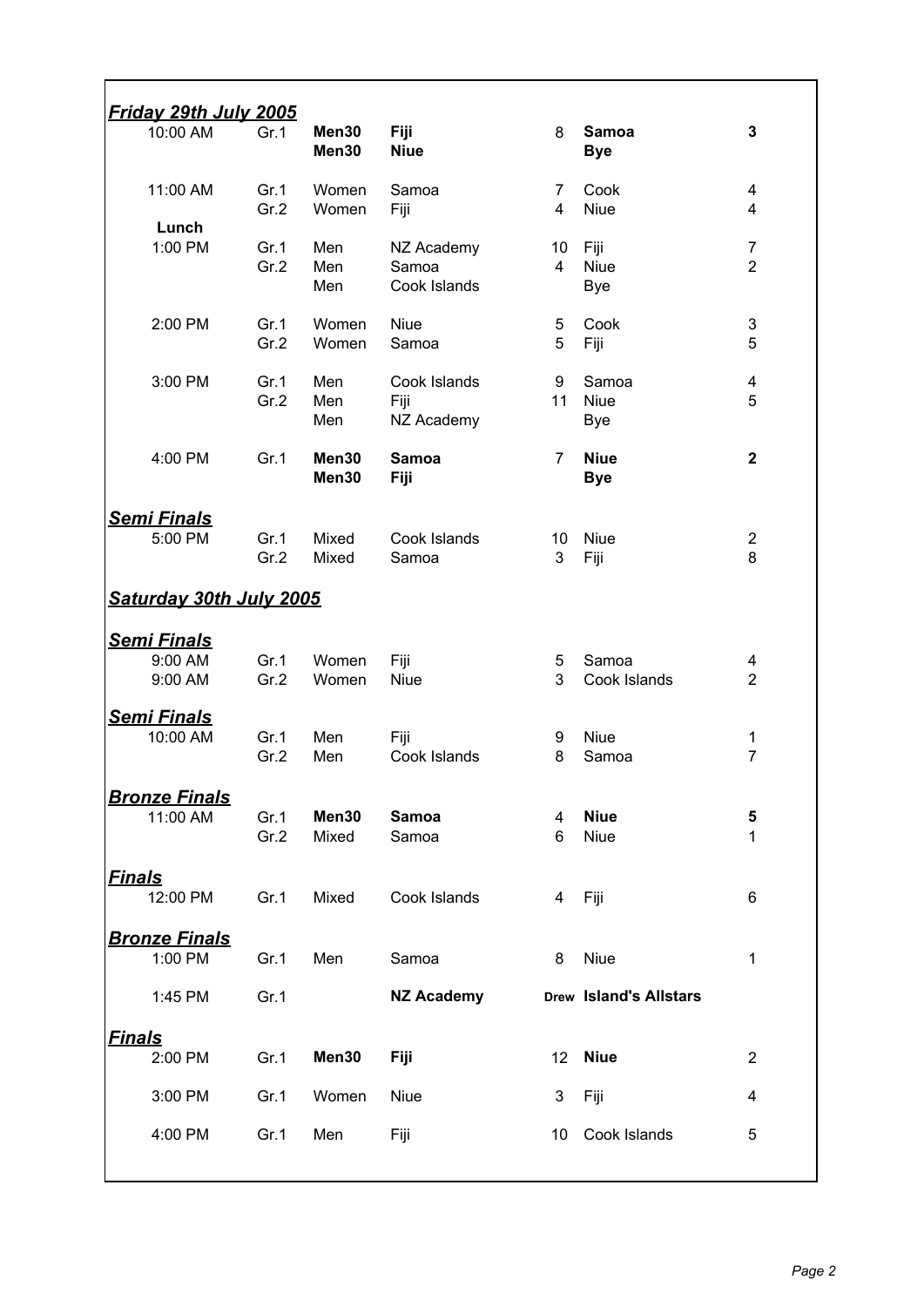# **2005 RESULTS - MENS OPEN DIVISION**

# *Competition Table*

| <b>After Preliminary Rounds</b>                                                       | Ρ                     | W           |             | D | F                          | A                          | <b>Pts</b>              | <b>Diff</b>                   | Ave                                  |
|---------------------------------------------------------------------------------------|-----------------------|-------------|-------------|---|----------------------------|----------------------------|-------------------------|-------------------------------|--------------------------------------|
| <b>NZ Academy</b><br>Fiji<br>2<br>Cook Islands<br>3<br>Samoa<br>4<br><b>Niue</b><br>5 | 4<br>4<br>4<br>4<br>4 | 4<br>3<br>2 | 2<br>3<br>4 |   | 40<br>34<br>28<br>13<br>11 | 19<br>22<br>25<br>26<br>34 | 12<br>10<br>8<br>6<br>4 | 21<br>12<br>3<br>$-13$<br>-23 | 2.11<br>1.55<br>1.12<br>0.50<br>0.32 |
|                                                                                       | 20                    | 10          | 10          | 0 | 126                        | 126                        |                         |                               |                                      |

| <b>Semis</b>  | Fiji<br>Cook Islands | 9<br>8 | <b>Niue</b><br>Samoa |   |
|---------------|----------------------|--------|----------------------|---|
| <b>Bronze</b> | Samoa                | 8      | Niue                 |   |
| <b>Einals</b> | Fiji                 | 10     | Cook Islands         | 5 |

### *Team Results*

|               | FIJI - 1st   |            |    |    |  |      | <b>COOK ISLANDS -2nd</b> |      |    |                |
|---------------|--------------|------------|----|----|--|------|--------------------------|------|----|----------------|
|               | Samoa        | <b>Won</b> | 7  |    |  |      | NZ Academy               | Lost | 6  | 10             |
| $\mathcal{P}$ | Cook Islands | <b>Won</b> | 9  | 6  |  | 2    | Fiji                     | Lost | 6  | 9              |
| 3             | NZ Academy   | Lost       | 7  | 10 |  | 3    | Niue                     | Won  |    | $\overline{2}$ |
| 4             | <b>Niue</b>  | <b>Won</b> | 11 | 5  |  | 4    | Samoa                    | Won  | 9  | 4              |
| SF            | <b>Niue</b>  | <b>Won</b> | 9  |    |  | SF   | Samoa                    | Won  | 8  | 7              |
| F             | Cook Islands | Won        | 10 | 5  |  | F    | Fiji                     | Lost | 5  | 10             |
|               |              |            |    |    |  |      |                          |      |    |                |
| MVP-          |              |            | 53 | 28 |  | MVP- |                          |      | 41 | 42             |

| SAMOA - 3rd    |              |      |    |    |  | NIUE - 4th |              |      |    |    |  |
|----------------|--------------|------|----|----|--|------------|--------------|------|----|----|--|
|                | Fiji         | Lost |    |    |  |            | NZ Academy   | Lost | 2  | 12 |  |
| $\overline{2}$ | NZ Academy   | Lost | 4  | 8  |  | 2          | Cook Islands | Lost | 2  | 7  |  |
| 3              | <b>Niue</b>  | Won  | 4  | 2  |  | 3          | Samoa        | Lost | 2  | 4  |  |
| 4              | Cook Islands | Lost | 4  | 9  |  | 4          | Fiji         | Lost | 5  | 11 |  |
| <b>SF</b>      | Cook Islands | Lost |    | 8  |  | <b>SF</b>  | Fiji         | Lost | 1  | 9  |  |
| <b>BF</b>      | <b>Niue</b>  | Won  | 8  |    |  | <b>BF</b>  | Samoa        | Lost |    | 8  |  |
|                |              |      |    |    |  |            |              |      |    |    |  |
| MVP-           |              |      | 28 | 35 |  | MVP-       |              |      | 13 | 51 |  |

|                  | II - 1st     |      |    |      |  | <b>COOK ISLANDS -2nd</b> |            |      |   |                |
|------------------|--------------|------|----|------|--|--------------------------|------------|------|---|----------------|
| $\mathbf{1}$     | Samoa        | Won  |    |      |  |                          | NZ Academy | Lost | 6 | 10             |
| $\overline{2}$   | Cook Islands | Won  | 9  | 6    |  | 2                        | Fiji       | Lost | 6 | 9              |
| 3                | NZ Academy   | Lost |    | 10   |  | 3                        | Niue       | Won  |   | $\overline{2}$ |
| 4                | <b>Niue</b>  | Won  | 11 | 5    |  | 4                        | Samoa      | Won  | 9 | 4              |
| SF               | <b>Niue</b>  | Won  | 9  |      |  | <b>SF</b>                | Samoa      | Won  | 8 |                |
| F.               | Cook Islands | Won  | 10 | 5    |  | F                        | Fiji       | Lost | 5 | 10             |
|                  |              |      |    |      |  |                          |            |      |   |                |
| 28<br>53<br>/P - |              |      |    | MVP- |  |                          | 41         | 42   |   |                |

| NIUE - 4th              |              |      |                |    |  |  |  |  |
|-------------------------|--------------|------|----------------|----|--|--|--|--|
|                         | NZ Academy   | Lost | 2              | 12 |  |  |  |  |
| $\overline{2}$          | Cook Islands | Lost | $\overline{2}$ |    |  |  |  |  |
| 3                       | Samoa        | Lost | $\overline{2}$ |    |  |  |  |  |
| $\overline{\mathbf{4}}$ | Fiji         | Lost | 5              | 11 |  |  |  |  |
| <b>SF</b>               | Fiji         | Lost |                | 9  |  |  |  |  |
| BF                      | Samoa        | Lost |                | 8  |  |  |  |  |
|                         |              |      |                |    |  |  |  |  |
|                         |              |      | 13             | 51 |  |  |  |  |

| <b>NZ ACADEMY</b> |              |     |    |    |  |  |  |
|-------------------|--------------|-----|----|----|--|--|--|
|                   | Cook Islands | Won | 10 | 6  |  |  |  |
| $\overline{2}$    | <b>Niue</b>  | Won | 12 | 2  |  |  |  |
| 3                 | Samoa        | Won | 8  | 4  |  |  |  |
|                   | Fiji         | Won | 10 |    |  |  |  |
|                   |              |     |    |    |  |  |  |
|                   |              |     |    | 19 |  |  |  |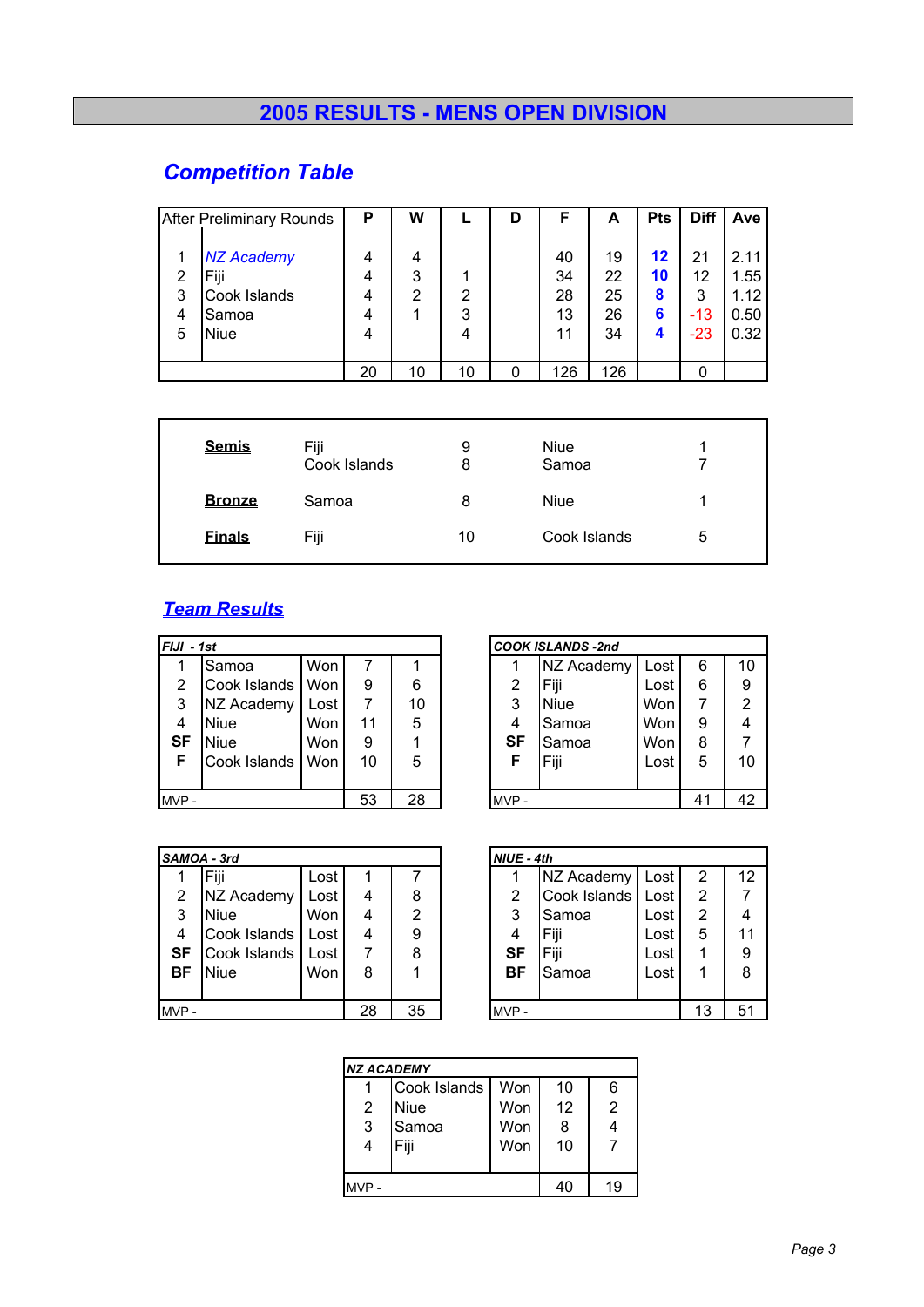#### **RESULTS - MENS OPEN DIVISION**

#### *Competition Table - Including Finals*

|              | Р  | W  |    | D | F   | A   | Dif   | Ave  |
|--------------|----|----|----|---|-----|-----|-------|------|
|              |    |    |    |   |     |     |       |      |
| Cook Islands | 6  | 3  | 3  |   | 41  | 42  | -1    | 0.98 |
| Fiji         | 6  | 5  |    |   | 53  | 28  | 25    | 1.89 |
| <b>Niue</b>  | 6  |    | 6  |   | 13  | 51  | $-38$ | 0.25 |
| NZ Academy   | 4  | 4  |    |   | 40  | 19  | 21    | 2.11 |
| Samoa        | 6  | 2  | 4  |   | 28  | 35  | -7    | 0.80 |
|              |    |    |    |   |     |     |       |      |
|              | 28 | 14 | 14 |   | 175 | 175 | O     |      |

| <b>Highest winning score:</b>       | SPIN   |
|-------------------------------------|--------|
|                                     | Invite |
| <b>Longest Winning Streak: SPIN</b> |        |
|                                     | Invite |
| <b>Most Touchdowns:</b>             | SPIN   |
|                                     | Invite |
| <b>Most T'downs in a game: SPIN</b> |        |
|                                     | Invite |

*Highest winning score: SPIN* 7-1; Fiji v Samoa 12-2; NZ Academy v Niue *Longest Winning Streak: SPIN* 3 games; Fiji & Cook Islands 4 games; NZ Academy 15; Samuel Toroma - Cook Islands 15; Donovan Rihari - NZ Academy 7; Samuel Toroma - Cook Islands 7; Donovan Rihari - NZ Academy

#### **2005 RESULTS - WOMEN OPEN DIVISION**

# *Competition Table*

|                               | <b>After Preliminary Rounds</b>              |                     | P                | W           |        | D                        | F                     | A                  | <b>Pts</b>       | <b>Diff</b>          | Ave                          |
|-------------------------------|----------------------------------------------|---------------------|------------------|-------------|--------|--------------------------|-----------------------|--------------------|------------------|----------------------|------------------------------|
| 1<br>$\overline{2}$<br>3<br>4 | <b>Niue</b><br>Fiji<br>Samoa<br>Cook Islands |                     | 3<br>3<br>3<br>3 | 2<br>1<br>1 | 1<br>3 | 1<br>$\overline{2}$<br>1 | 12<br>15<br>13<br>7   | 9<br>9<br>12<br>17 | 8<br>7<br>6<br>3 | 3<br>6<br>1<br>$-10$ | 1.33<br>1.67<br>1.08<br>0.41 |
|                               |                                              |                     | 12               | 4           | 4      | 4                        | 47                    | 47                 |                  | 0                    |                              |
|                               |                                              |                     |                  |             |        |                          |                       |                    |                  |                      |                              |
|                               | <b>Semis</b>                                 | Fiji<br><b>Niue</b> |                  |             | 5<br>3 |                          | Samoa<br>Cook Islands |                    |                  | 4<br>$\overline{2}$  |                              |
|                               | <b>Einals</b>                                | Fiji                |                  |             | 4      |                          | <b>Niue</b>           |                    |                  | 3                    |                              |

### *Team Results*

| $FJJI - 1st$ |       |             |    |    | NIUE - 2nd |              |             |    |                |
|--------------|-------|-------------|----|----|------------|--------------|-------------|----|----------------|
| 1            | Cook  | Won         | 6  | 0  |            | Samoa        | Won         | 3  | 2              |
| 2            | Niue  | <b>Drew</b> | 4  | 4  | 2          | Fiji         | <b>Drew</b> | 4  | 4              |
| 3            | Samoa | Drew        | 5  | 5  | 3          | Cook         | Won         | 5  | 3              |
| <b>SF</b>    | Samoa | Won         | 5  | 4  | <b>SF</b>  | Cook Islands | Won         | 3  | $\overline{2}$ |
| F            | Niue  | Won         | 4  | 3  |            | Fiji         | Lost        | 3  | 4              |
|              |       |             |    |    |            |              |             |    |                |
| MVP-         |       |             | 24 | 16 | MVP-       |              |             | 18 | 15             |
|              |       |             |    |    |            |              |             |    |                |

| NIUE - 2nd |              |      |    |                |
|------------|--------------|------|----|----------------|
|            | Samoa        | Won  | 3  | 2              |
| 2          | Fiji         | Drew |    |                |
| 3          | Cook         | Won  | 5  | 3              |
| <b>SF</b>  | Cook Islands | Won  | 3  | $\overline{2}$ |
| F          | Fiji         | Lost | 3  |                |
|            |              |      |    |                |
|            |              |      | 18 | 15             |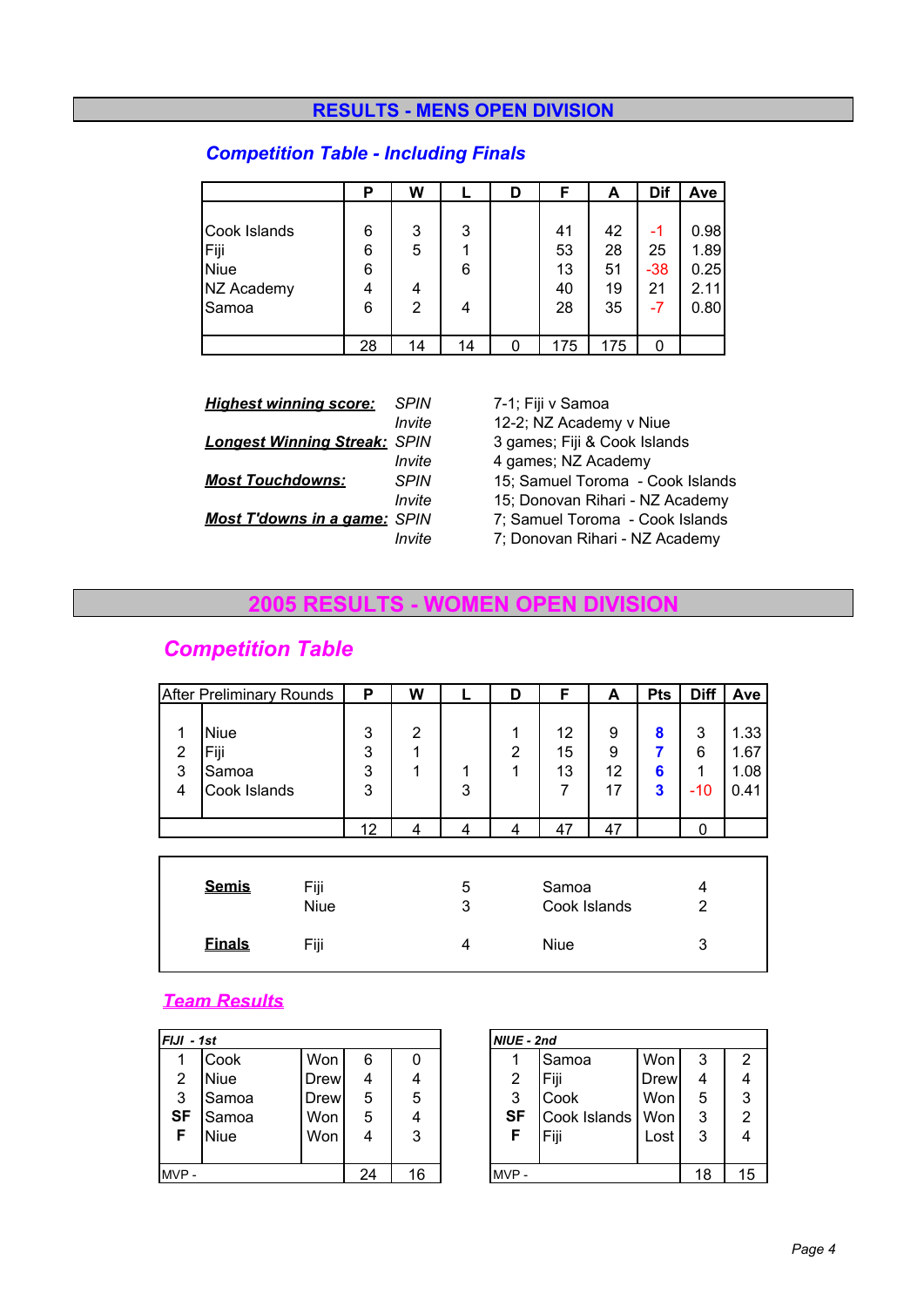#### **RESULTS - WOMEN OPENS DIVISION**

|           | SAMOA - 3rd |      |    |    |           | <b>COOK ISLANDS - 4th</b> |      |   |    |
|-----------|-------------|------|----|----|-----------|---------------------------|------|---|----|
|           | <b>Niue</b> | Lost | 2  | 3  |           | Fiii                      | Lost | 0 | 6  |
| 2         | Cook        | Won  |    | 4  | 2         | Samoa                     | Lost | 4 |    |
| 3         | Fiji        | Drew | 5  | 5  | 3         | Niue                      | Lost | 3 | 5  |
| <b>SF</b> | Fiji        | Lost | 4  | 5  | <b>SF</b> | <b>Niue</b>               | Lost | 2 | 3  |
|           |             |      |    |    |           |                           |      |   |    |
| MVP-      |             |      | 18 | 17 | MVP-      |                           |      |   | 21 |

|    | <b>COOK ISLANDS - 4th</b> |      |   |   |  |  |  |  |  |  |  |
|----|---------------------------|------|---|---|--|--|--|--|--|--|--|
|    | Fiji                      | Lost |   | 6 |  |  |  |  |  |  |  |
| 2  | Samoa                     | Lost |   |   |  |  |  |  |  |  |  |
| 3  | Niue                      | Lost | 3 | 5 |  |  |  |  |  |  |  |
| SF | <b>Niue</b>               | Lost | 2 | 3 |  |  |  |  |  |  |  |
|    |                           |      |   |   |  |  |  |  |  |  |  |
| 21 |                           |      |   |   |  |  |  |  |  |  |  |

*Competition Table - Including Finals*

|              | Ρ  | W |   | D | F  | A  | Dif   | Ave   |
|--------------|----|---|---|---|----|----|-------|-------|
|              |    |   |   |   |    |    |       |       |
| Cook Islands | 4  |   | 4 |   | 9  | 21 | $-12$ | 0.43  |
| Fiji         | 5  | 3 |   | 2 | 24 | 16 | 8     | 1.50  |
| <b>Niue</b>  | 5  | 3 |   |   | 18 | 15 | 3     | 1.201 |
| Samoa        | 4  |   | 2 |   | 18 | 17 |       | 1.06  |
|              |    |   |   |   |    |    |       |       |
|              | 18 |   |   |   | 69 | 69 |       |       |

**Highest winning score:** 6-0; Fiji v Cook Islands<br> **Longest Winning Streak:** 5 games; Fiji **Longest Winning Streak:**<br>Most Touchdowns: **Most Touchdowns in a game:** 

6; Nicolette Tongahai - Niue<br>3; Martina Rounds - Fiji

# **2005 RESULTS - MIXED OPEN DIVISION**

# *Competition Table*

|                  | <b>After Preliminary Rounds</b>                    |       | P                | W                             |                          | D              | F                    | A                    | <b>Pts</b>          | <b>Diff</b>          | Ave                          |
|------------------|----------------------------------------------------|-------|------------------|-------------------------------|--------------------------|----------------|----------------------|----------------------|---------------------|----------------------|------------------------------|
| 1<br>2<br>3<br>4 | <b>NZ Academy</b><br>Cook Islands<br>Samoa<br>Fiji |       | 5<br>5<br>5<br>5 | 5<br>4<br>3<br>$\overline{2}$ | 1<br>$\overline{2}$<br>3 |                | 63<br>35<br>26<br>34 | 12<br>26<br>29<br>32 | 15<br>13<br>11<br>9 | 51<br>9<br>$-3$<br>2 | 5.25<br>1.35<br>0.90<br>1.06 |
| 5<br>6           | Fiji 2<br><b>Niue</b>                              |       | 5<br>5           |                               | 4<br>4                   | 1<br>1         | 23<br>14             | 47<br>49             | 6<br>6              | $-24$<br>$-35$       | 0.49<br>0.29                 |
|                  |                                                    |       | 30               | 14                            | 14                       | $\overline{2}$ | 195                  | 195                  |                     | 0                    |                              |
|                  | <b>Semis</b>                                       | Fiji  | Cook Islands     |                               | 10<br>8                  |                | <b>Niue</b><br>Samoa |                      |                     | 2<br>3               |                              |
|                  | <u>Bronze</u>                                      | Samoa |                  |                               | 6                        |                | <b>Niue</b>          |                      |                     | 1                    |                              |

**Finals** Fiji 6 Cook Islands 4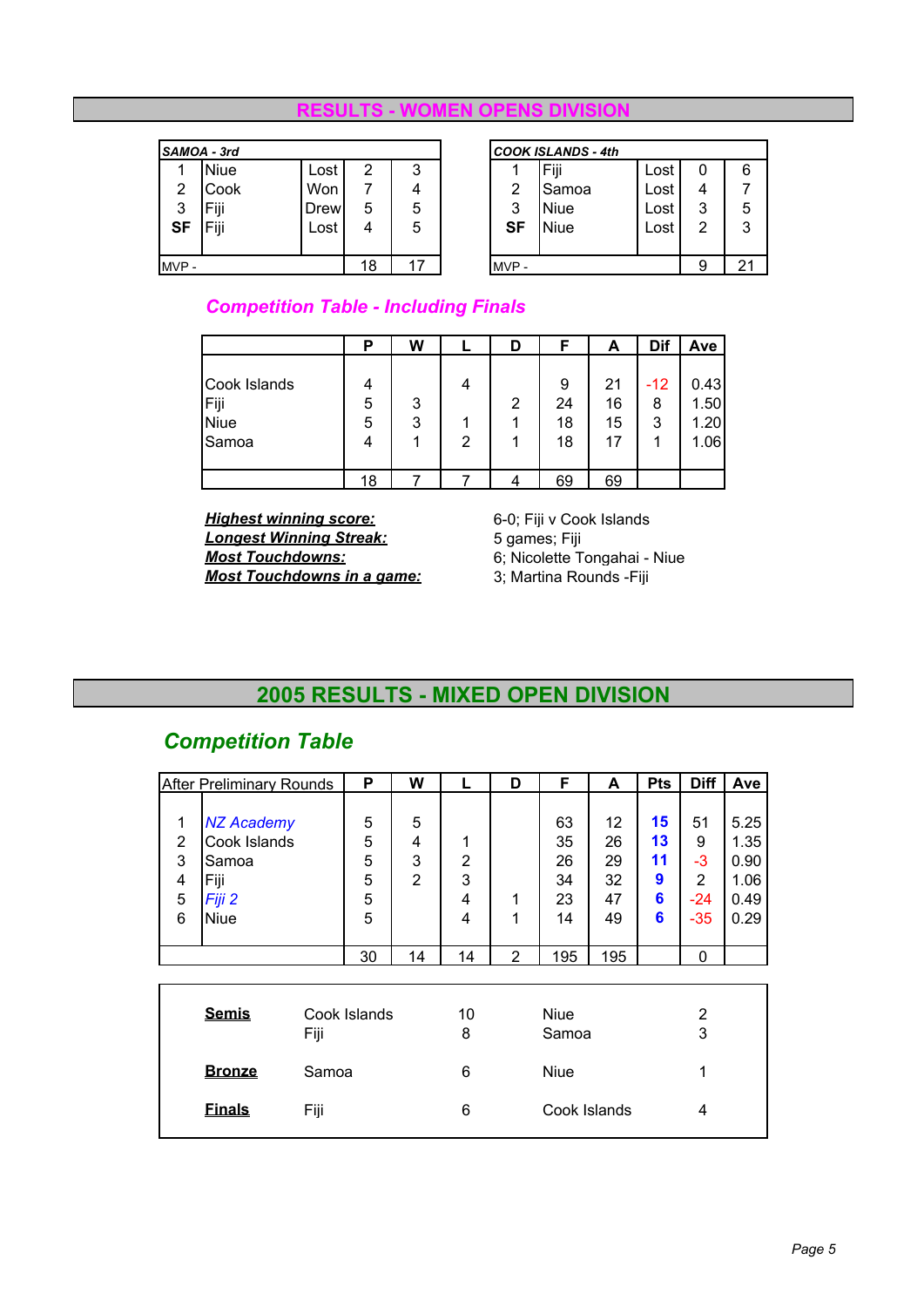#### **RESULTS - MIXED OPEN DIVISION**

#### *Team Results*

| FIJI - 1st |              |      |                |    |      | <b>COOK ISLANDS - 2nd</b> |            |    |                |
|------------|--------------|------|----------------|----|------|---------------------------|------------|----|----------------|
|            | <b>Niue</b>  | Won  | 11             |    |      | Samoa                     | Won        | 9  | 5              |
| 2          | Cook Islands | Lost | 3              | 8  | 2    | Fiji                      | Won        | 8  | 3              |
| 3          | Samoa        | Lost | $\overline{2}$ | 3  | 3    | NZ Academy                | Lost       | 2  | 11             |
| 4          | Fiji 2       | Won  | 13             | 6  | 4    | <b>Niue</b>               | Won        | 9  | $\overline{2}$ |
| 5          | NZ Academy   | Lost | 5              | 14 | 5    | Fiji 2                    | <b>Won</b> | 7  | 5              |
| <b>SF</b>  | Samoa        | Won  | 8              | 3  | SF   | <b>Niue</b>               | Won        | 10 | $\overline{2}$ |
| F          | Cook Islands | Won  | 6              | 4  | F    | Fiji                      | Lost       | 4  | 6              |
|            |              |      |                |    |      |                           |            |    |                |
| MVP-       |              |      | 48             | 39 | MVP- |                           |            | 49 | 34             |

#### *SAMOA - 3rd NIUE - 4th*

| -------   |              |      |    |    |           |              |             |    |    |
|-----------|--------------|------|----|----|-----------|--------------|-------------|----|----|
| 1         | Cook Islands | Lost | 5  | 9  |           | Fiji         | Lost        |    | 11 |
| 2         | Fiji 2       | Won  | 8  | 4  | 2         | NZ Academy   | Lost        |    | 15 |
| 3         | Fiji         | Won  | 3  | 2  | 3         | Fiji 2       | <b>Drew</b> |    | 7  |
| 4         | NZ Academy   | Lost | 3  | 11 | 4         | Cook Islands | Lost        | 2  | 9  |
| 5         | <b>Niue</b>  | Won  |    | 3  | 5         | Samoa        | Lost        | 3  | 7  |
| <b>SF</b> | Fiji         | Lost | 3  | 8  | <b>SF</b> | Cook Islands | Lost        | 2  | 10 |
| BF        | <b>Niue</b>  | Won  | 6  |    | BF        | Samoa        | Lost        |    | 6  |
|           |              |      |    |    |           |              |             |    |    |
| MVP-      |              |      | 35 | 38 | MVP-      |              |             | 17 | 65 |

#### *NZ ACADEMY*<br><sup>1</sup> Fiji 2  $Won 12 1$

|       |                    | ,,,,,,     |    |    |      | <b>IN LAUGUGIII</b> LUJL |      |    | . . |
|-------|--------------------|------------|----|----|------|--------------------------|------|----|-----|
| 2     | <b>Niue</b>        | <b>Won</b> | 15 |    | ົ    | <b>I</b> Samoa           | Lost |    | 8   |
| 3     | Cook Islands   Won |            |    | 2  | 2    | <b>Niue</b>              | Drew |    |     |
| 4     | Samoa              | <b>Won</b> |    | 3  |      | Fiii                     | Lost |    | 1:  |
| 5     | Fiji               | Won        | 14 | 5  | 5    | Cook Islands   Lost      |      | 5  |     |
|       |                    |            |    |    |      |                          |      |    |     |
| MVP - |                    |            | 63 | ィウ | MVP- |                          |      | 23 |     |

| II - 1st       |              |            |    |    |           | <b>COOK ISLANDS - 2nd</b> |      |    |                |
|----------------|--------------|------------|----|----|-----------|---------------------------|------|----|----------------|
| $\mathbf{1}$   | <b>Niue</b>  | Won        | 11 |    |           | Samoa                     | Won  | 9  | 5              |
| $\overline{2}$ | Cook Islands | Lost       | 3  | 8  | 2         | Fiji                      | Won  | 8  | 3              |
| 3              | Samoa        | Lost       | 2  | 3  | 3         | NZ Academy                | Lost | 2  | 11             |
| 4              | Fiji 2       | Won        | 13 | 6  | 4         | <b>Niue</b>               | Won  | 9  | $\overline{2}$ |
| 5              | NZ Academy   | Lost       | 5  | 14 | 5         | Fiji 2                    | Won  | 7  | 5              |
| SF             | Samoa        | Won        | 8  | 3  | <b>SF</b> | <b>Niue</b>               | Won  | 10 | $\overline{2}$ |
| F              | Cook Islands | <b>Won</b> | 6  | 4  | F         | Fiji                      | Lost | 4  | 6              |
|                |              |            |    |    |           |                           |      |    |                |
| /P -           |              |            | 48 | 39 | MVP-      |                           |      | 49 | 34             |
|                |              |            |    |    |           |                           |      |    |                |

| SAMOA - 3rd |              |            |    |    | NIUE - 4th |              |      |    |    |
|-------------|--------------|------------|----|----|------------|--------------|------|----|----|
|             | Cook Islands | Lost       | 5  | 9  |            | Fiji         | Lost |    | 11 |
| 2           | Fiji 2       | <b>Won</b> | 8  | 4  | 2          | NZ Academy   | Lost |    | 15 |
| 3           | Fiji         | Won        | 3  | 2  | 3          | Fiji 2       | Drew |    |    |
| 4           | NZ Academy   | Lost       | 3  | 11 | 4          | Cook Islands | Lost | 2  | 9  |
| 5           | <b>Niue</b>  | Won        |    | 3  | 5          | Samoa        | Lost | 3  |    |
| <b>SF</b>   | Fiji         | Lost       | 3  | 8  | SF         | Cook Islands | Lost | 2  | 10 |
| ΒF          | Niue         | Won        | 6  |    | <b>BF</b>  | Samoa        | Lost | 1  | 6  |
|             |              |            |    |    |            |              |      |    |    |
| MVP -       |              |            | 35 | 38 | MVP-       |              |      | 17 | 65 |

|       | <b>NZ ACADEMY</b> |     |    |    | <b>FIJI2</b> |              |      |    |    |
|-------|-------------------|-----|----|----|--------------|--------------|------|----|----|
|       | Fiji <sub>2</sub> | Won | 12 |    |              | NZ Academy   | Lost |    | 12 |
| 2     | <b>Niue</b>       | Won | 15 |    | 2            | Samoa        | Lost | 4  | 8  |
| 3     | Cook Islands      | Won | 11 | 2  | 3            | <b>Niue</b>  | Drew |    |    |
| 4     | Samoa             | Won | 11 | 3  | 4            | Fiji         | Lost | 6  | 13 |
| 5     | Fiji              | Won | 14 | 5  | 5            | Cook Islands | Lost | 5  |    |
|       |                   |     |    |    |              |              |      |    |    |
| MVP - |                   |     | 63 | 12 | MVP-         |              |      | 23 | 47 |
|       |                   |     |    |    |              |              |      |    |    |

#### *Competition Table - Including Finals*

|              | Р  | W  |                | D | F   | A   | Dif   | Ave  |
|--------------|----|----|----------------|---|-----|-----|-------|------|
|              |    |    |                |   |     |     |       |      |
| Cook Islands |    | 5  | 2              |   | 49  | 34  | 15    | 1.44 |
| Fiji         |    | 4  | 3              |   | 48  | 39  | 9     | 1.23 |
| Fiji 2       | 5  |    | $\overline{4}$ |   | 23  | 47  | $-24$ | 0.49 |
| <b>Niue</b>  |    |    | 6              |   | 17  | 65  | $-48$ | 0.26 |
| NZ Academy   | 5  | 5  |                |   | 63  | 12  | 51    | 5.25 |
| Samoa        | 7  | 4  | 3              |   | 35  | 38  | $-3$  | 0.92 |
|              |    |    |                |   |     |     |       |      |
|              | 38 | 18 | 18             | າ | 235 | 235 |       |      |

| <u>Hiahest winning score:</u>       | <b>SPIN</b> |
|-------------------------------------|-------------|
|                                     | Invite      |
| <b>Longest Winning Streak: SPIN</b> |             |
|                                     | Invite      |
| <u> Most Touchdowns:</u>            | <b>SPIN</b> |
|                                     | Invite      |
| <b>Most T'downs in a game: SPIN</b> |             |
|                                     | Invite      |
|                                     |             |

*Highest winning score: SPIN* 11-1; Fiji v Niue

15-1; NZ Academy v Niue

*Longest Winning Streak: SPIN* 3 games; Cook Islands

4 games; NZ Academy

17; Samual Toroma - Cook Islands

16; Donovan Rihari - NZ Academy

**5**; Samual Toroma - Cook Islands

**4**; Donovan Rihari - NZ Academy

4; Peter Walters - NZ Academy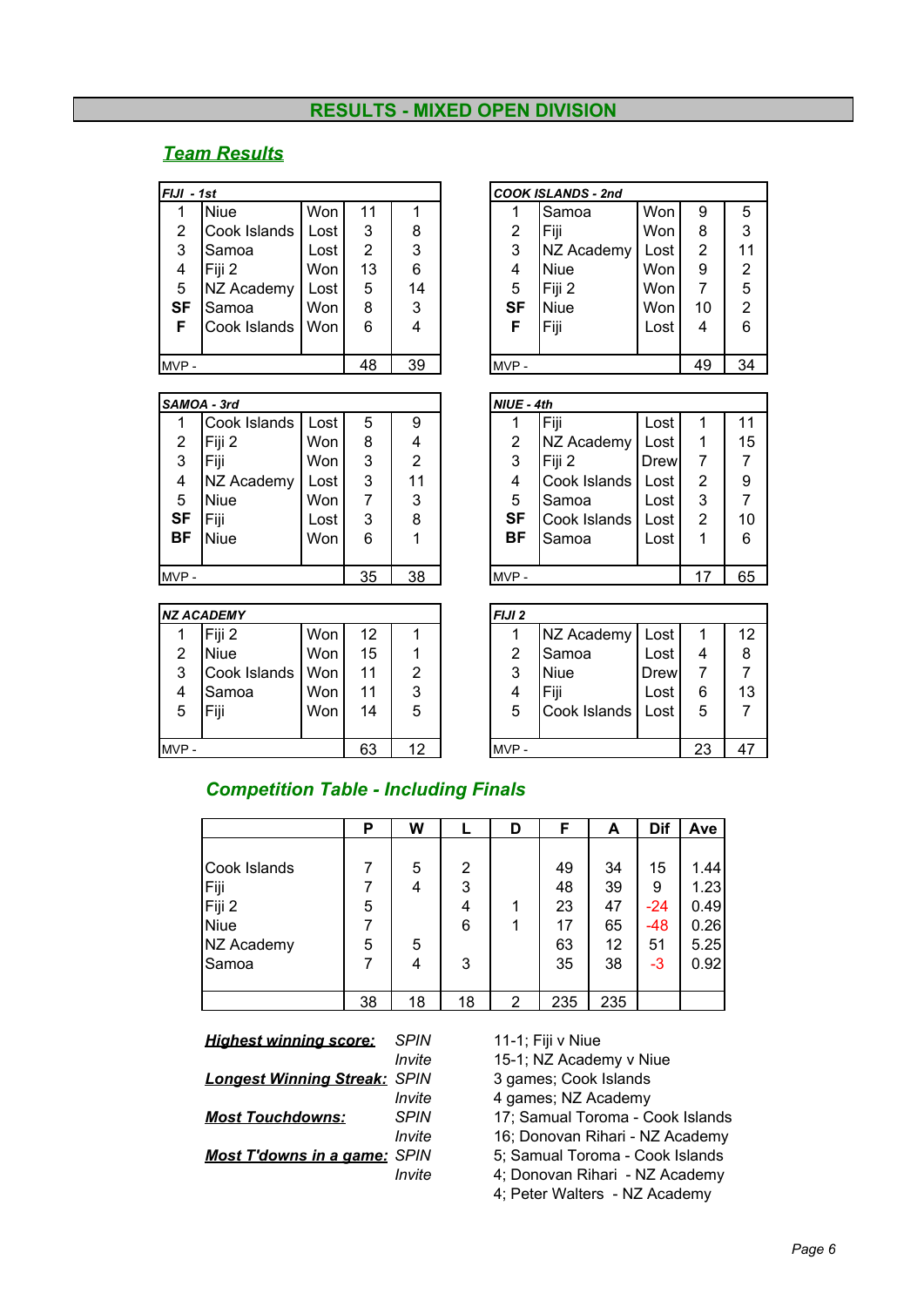# **2005 RESULTS - MENS 30's DIVISION**

## *Competition Table*

|                                             | <b>After Preliminary Rounds</b> |                     | P                              | W           |                  | D                    | F                   | A                    | <b>Pts</b>    | <b>Diff</b>           | Ave                  |
|---------------------------------------------|---------------------------------|---------------------|--------------------------------|-------------|------------------|----------------------|---------------------|----------------------|---------------|-----------------------|----------------------|
| Fiji<br>1<br>2<br>Samoa<br>3<br><b>Niue</b> |                                 |                     | 4<br>4<br>$\overline{4}$<br>12 | 3<br>3<br>6 | 1<br>1<br>4<br>6 | 0                    | 28<br>18<br>9<br>55 | 12<br>15<br>28<br>55 | 10<br>10<br>4 | 16<br>3<br>$-19$<br>0 | 2.33<br>1.20<br>0.32 |
|                                             |                                 |                     |                                |             |                  |                      |                     |                      |               |                       |                      |
|                                             | <b>Bronze</b><br><b>Einals</b>  | <b>Niue</b><br>Fiji |                                |             | 5<br>12          | Samoa<br><b>Niue</b> |                     |                      | 4<br>2        |                       |                      |

#### *Team Results*

| $FJJ - 1st$ |       |      |    |    | NIUE - 2nd     |       |      |    |    |
|-------------|-------|------|----|----|----------------|-------|------|----|----|
|             | Niue  | Won  | 9  | 3  |                | Fiji  | Lost | 3  | 9  |
| 2           | Samoa | Lost | 3  | 4  | $\overline{2}$ | Samoa | Lost | 2  | 4  |
| 3           | Niue  | Won  | 8  | 2  | 3              | Fiji  | Lost | 2  | 8  |
| 4           | Samoa | Won  | 8  | 3  | 4              | Samoa | Lost | 2  | 7  |
|             |       |      |    |    | BF             | Samoa | Won  | 5  | 4  |
| F           | Niue  | Won  | 12 | 2  | F              | Fiji  | Lost | 2  | 12 |
|             |       |      |    |    |                |       |      |    |    |
| MVP-        |       |      | 40 | 14 | MVP-           |       |      | 16 | 44 |
|             |       |      |    |    |                |       |      |    |    |

| SAMOA - 3rd    |             |      |    |                |  |  |  |  |
|----------------|-------------|------|----|----------------|--|--|--|--|
|                | Fiji        | Won  | 4  | 3              |  |  |  |  |
| $\overline{2}$ | <b>Niue</b> | Won  | 4  | $\overline{2}$ |  |  |  |  |
| 3              | Fiji        | Lost | 3  | 8              |  |  |  |  |
| 4              | <b>Niue</b> | Won  |    | $\overline{2}$ |  |  |  |  |
| <b>BF</b>      | <b>Niue</b> | Lost | 4  | $\overline{5}$ |  |  |  |  |
|                |             |      |    |                |  |  |  |  |
| $MVP -$        |             |      | 22 | 20             |  |  |  |  |

#### *Competition Table - Including Finals*

|                              | Р           | W |        | D | F              | A              | Dif              | Ave                  |
|------------------------------|-------------|---|--------|---|----------------|----------------|------------------|----------------------|
| Fiji<br><b>Niue</b><br>Samoa | 5<br>6<br>5 | 3 | 5<br>2 |   | 40<br>16<br>22 | 14<br>44<br>20 | 26<br>$-28$<br>っ | 2.86<br>0.36<br>1.10 |
|                              | 16          | 8 | ጸ      |   | 78             | 78             |                  |                      |

*Highest winning score:* 12-2; Fiji v Niue **Longest Winning Streak:** 3 games; Fiji<br> **Most Touchdowns:** 7; Suliano Ra

**Most Touchdowns in a game:** 

*Most Touchdowns:* 7; Suliano Ramanu - Fiji

7; Frederick Vakanofisi - Niue<br>4; Suliano Ramanu - Fiji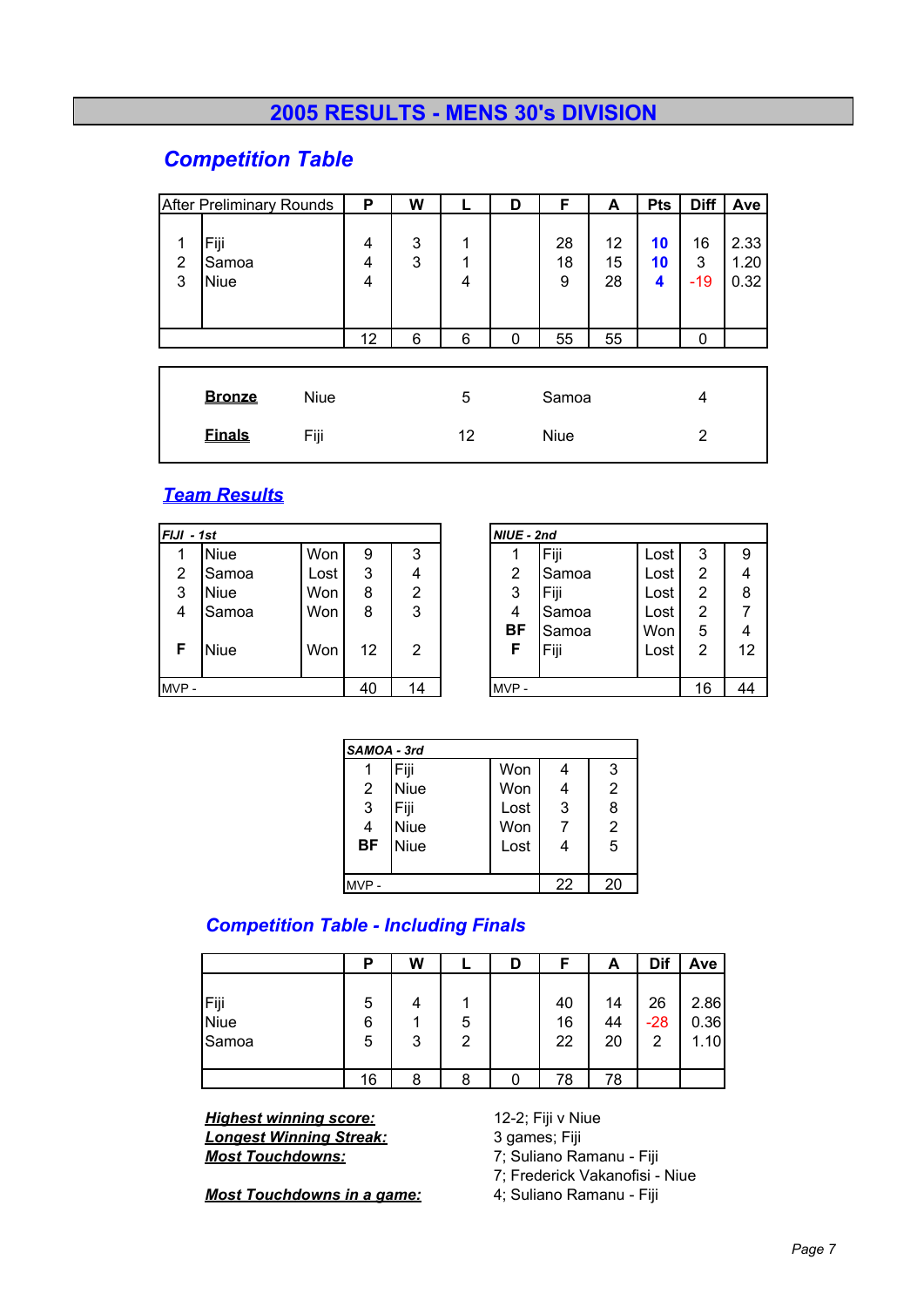# **TOUCHDOWNS SCORED - MENS OPEN - 2005**

| <b>COOK ISLANDS</b>         | 41             | <b>FIJI</b>                                                | 53 | <b>NIUE</b>              | 13 |  |
|-----------------------------|----------------|------------------------------------------------------------|----|--------------------------|----|--|
|                             |                | <b>Charles Cleary</b>                                      | 10 |                          |    |  |
| Samuel Toroma               | 15             | Jolame Niukava                                             |    | Vesekau Leolahi          | 3  |  |
| Cameron Adams               | 8              | Mesake Tiotani                                             |    | <b>Huggard Tongatule</b> | 3  |  |
| Vaivase Samania             | 4              | Lemeki Sevuitia                                            | 5  | <b>Elliot Talagi</b>     |    |  |
| Conrad Piri                 | 4              | Samuela Nabelevaki                                         | 5  | Afoa Hipa                |    |  |
| Matthew Topetai             | $\overline{4}$ | MarikaTuinabunawa                                          | 4  | Stevenson Alapaki        |    |  |
| Mark Brown                  | 3              | Peivi Vietogavi                                            | 4  | Peter Funaki             |    |  |
| Munokoa Kopu                | 2              | Maciu Benanaerve                                           | 3  | Nomeka Tofou             |    |  |
| <b>Walter Tankapa</b>       |                | Rusiate Uluimoala                                          |    |                          |    |  |
|                             |                | Semisi Rareba                                              |    |                          |    |  |
|                             |                | Simone Baleiaivalu                                         |    |                          |    |  |
|                             |                | Mosese Valakonvaki                                         |    |                          |    |  |
|                             |                | Tevita Tukanaleun                                          |    |                          |    |  |
|                             |                | Tomasi Bose                                                |    |                          |    |  |
| Most Touchdowns in one game |                | Most Touchdowns in one game<br>Most Touchdowns in one game |    |                          |    |  |
| Samuel Toroma - 7           |                | <b>Eight Players - 2</b><br>All Scorers - 1                |    |                          |    |  |
| against Samoa               |                | against various teams                                      |    | against various teams    |    |  |

| <b>NZ ACADEMY</b>           | 40             | <b>SAMOA</b>                | 28                 |  |
|-----------------------------|----------------|-----------------------------|--------------------|--|
|                             |                | Amperosa Rowia              | 6                  |  |
| Donovan Rihari              | 15             | Henselite Epa               | 3                  |  |
| <b>Peter Walters</b>        | 9              | <b>Herbert Aiati</b>        | 3                  |  |
| Sarah Mawhinney             | 3              | Ah Kee Reupena              | 3                  |  |
| George Albert Jahnke        | 3              | Tele Ese                    | 2                  |  |
| Claudia Kumeroa             | 3              | Tone Betham                 | 2                  |  |
| Jodie Tawa                  | $\overline{2}$ | Paigame Tevita              | 2                  |  |
| Katrina Amiria              |                | Malaki Latu                 |                    |  |
| <b>Allanah Ashwell</b>      |                | Arnold Meredith             |                    |  |
| Tautua Imoa                 |                | Allan Aiolupo               |                    |  |
| <b>Terence Greenfield</b>   |                | Douglas Peters              |                    |  |
|                             |                | Desmons Chan Ting           |                    |  |
|                             |                | Vise Ah Yek                 |                    |  |
|                             |                | <b>Matthew Manula</b>       |                    |  |
| Most Touchdowns in one game |                | Most Touchdowns in one game |                    |  |
| Donovan Rihari - 7          |                |                             | Amperosa Rowia - 4 |  |
| against Fiji                |                |                             | against Niue       |  |

# **TOUCHDOWNS SCORED - MENS 30's - 2005**

| <b>FIFJI</b>                | 40 | <b>NIUE</b>                                                | 16             | <b>SAMOA</b>          | 22 |
|-----------------------------|----|------------------------------------------------------------|----------------|-----------------------|----|
|                             |    |                                                            |                |                       |    |
| Suliano Ramanu              |    | IFrederick Vakanofisi                                      | 7              | Falani Tupuola        | 6  |
| Metui Tokele                |    | Hivi Puheke                                                | 2              | Sione Vaisuai         |    |
| <b>Freddy Dumaru</b>        | 6  | Keith Papani                                               | 2              | Lui Peters            | 3  |
| Isikeli Rasau               | 5  | Charles Ioane                                              | 2              | Mark Tapusoa          |    |
| lNavi Rokodreu              | 4  | Toma Vakanidua                                             | $\overline{2}$ | Mathew Tapusoa        |    |
| Llaisa Tiko                 | 3  | Saimoni Moceiwai                                           |                | <b>Trevor Saaga</b>   |    |
| Jeke Sade                   | 2  |                                                            |                | George Mariner        |    |
| Tony Kamali                 | 2  |                                                            |                | <b>Eddie Couper</b>   |    |
| Marika Susu                 | 2  |                                                            |                | Aitofele Lafaele      |    |
| Tevita Mau                  | 2  |                                                            |                |                       |    |
|                             |    |                                                            |                |                       |    |
|                             |    |                                                            |                |                       |    |
|                             |    |                                                            |                |                       |    |
| Most Touchdowns in one game |    | Most Touchdowns in one game<br>Most Touchdowns in one game |                |                       |    |
| Suliano Ramanu - 4          |    | <b>Three Players - 2</b><br><b>Three Players - 2</b>       |                |                       |    |
| against Niue                |    | against various teams                                      |                | against various teams |    |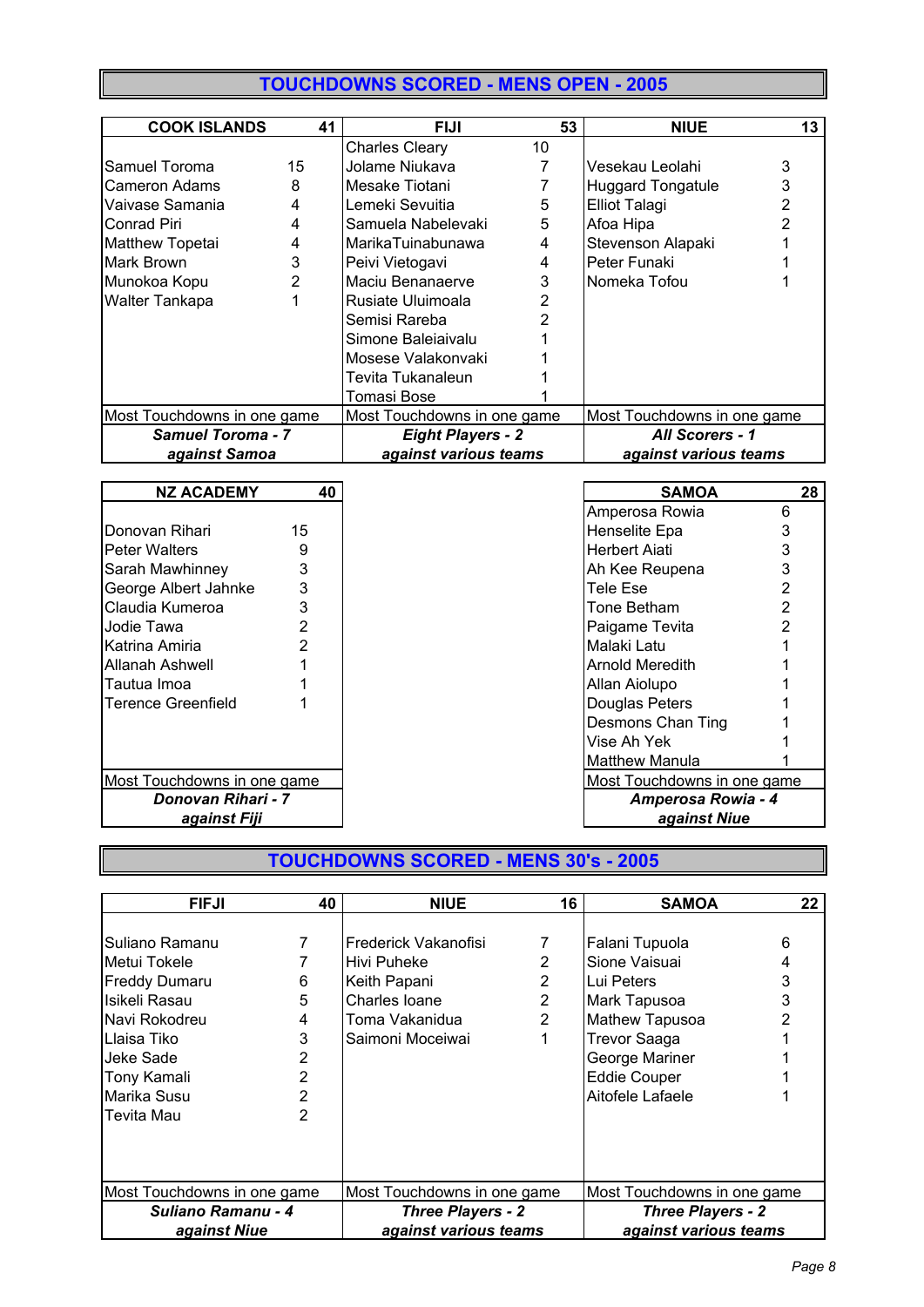#### **TOUCHDOWNS SCORED - WOMENS O**

| <b>COOK ISLANDS</b>         | 9              | <b>FIJI</b>                 | 24 | <b>NIUE</b>                 | 18 |  |
|-----------------------------|----------------|-----------------------------|----|-----------------------------|----|--|
|                             |                |                             |    |                             |    |  |
| Joyce Natamaki              | $\overline{2}$ | Martina Rounds              | 4  | Nicolette Tongahai          | 6  |  |
| Tangata Samania             | 2              | Merewai Sokovata            | 4  | Lilokalani Laufoli          | 4  |  |
| Johanna Taripo              |                | Katarina Lala               | 3  | Jessica Sionetuato          | 3  |  |
| Daphne Hosking-Brown        |                | Monica Komaisavai           | 3  | Michelle Marsh              |    |  |
| Pare Tangata                |                | Melanie Raikivi             | 3  | Mia Pasene                  |    |  |
| Julie Ann Westrupp          |                | Vono Saukawa                | 3  | Melissa Akeimo              |    |  |
| <b>Edith Nicholas</b>       |                | Makereta Rosi               |    | Lynn Pavihi                 |    |  |
|                             |                | Losalini Tupa               |    |                             |    |  |
|                             |                | Caka Bola                   |    |                             |    |  |
|                             |                |                             |    |                             |    |  |
|                             |                |                             |    |                             |    |  |
|                             |                |                             |    |                             |    |  |
|                             |                |                             |    |                             |    |  |
| Most Touchdowns in one game |                | Most Touchdowns in one game |    | Most Touchdowns in one game |    |  |
| Tangata Samania - 2         |                | <b>Martina Rounds - 3</b>   |    | <b>Three Players - 2</b>    |    |  |
| against Samoa               |                | against Samoa               |    | against various teams       |    |  |

| <b>SAMOA</b>                                                                                                                                    | 18               |  |  |  |  |  |
|-------------------------------------------------------------------------------------------------------------------------------------------------|------------------|--|--|--|--|--|
| Filoi Eneliko<br>Gabrielle Apelu<br>Sosefina Tapusoa<br>Ake Pereira<br>Tasmania Samuelu<br>Sose Tavae<br>Louise Ioane<br>Poto Lio<br>Rita Metai | 5<br>4<br>3<br>1 |  |  |  |  |  |
| Most Touchdowns in one game                                                                                                                     |                  |  |  |  |  |  |
| <b>Three Players - 2</b>                                                                                                                        |                  |  |  |  |  |  |
| against various teams                                                                                                                           |                  |  |  |  |  |  |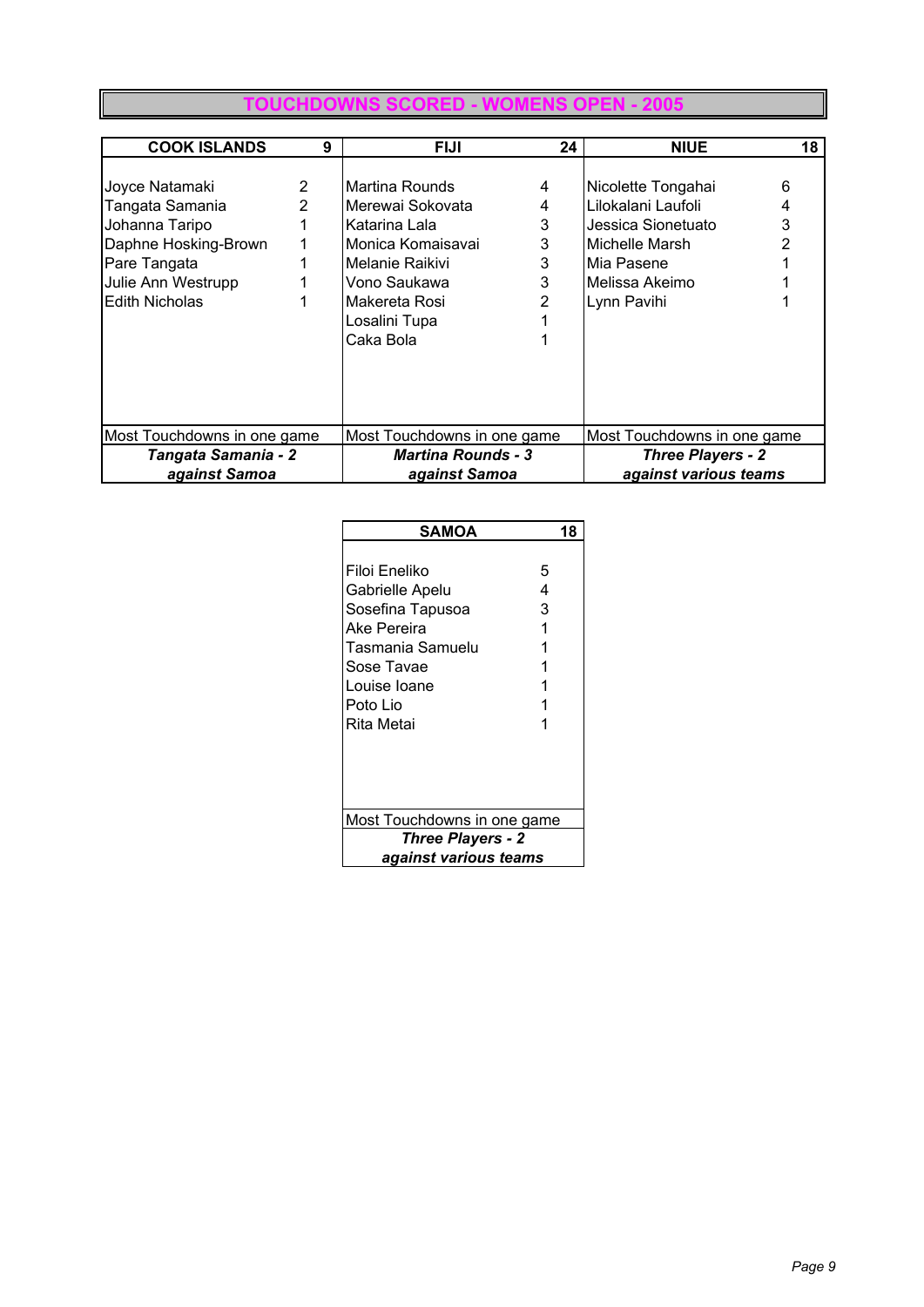# **TOUCHDOWNS SCORED - MIXED OPEN - 2005**

| <b>COOK ISLANDS</b>         | 49 | <b>FIJI</b>                 | 48 | FIJI <sub>2</sub>           | 23 |
|-----------------------------|----|-----------------------------|----|-----------------------------|----|
|                             |    |                             |    |                             |    |
| Samual Toroma               | 17 | Jonathan Ho                 | 11 | Meli Navo                   |    |
| Conrad Piri                 | 6  | Sani Sigila                 | 10 | <b>Freddy Dumaru</b>        |    |
| Cameron Adams               | 6  | Ledua Mucunabitu            |    | <b>Edward Soro</b>          | 3  |
| <b>Walter Tangata</b>       | 4  | Tomasi Tiko                 |    | Merewai Sokovata            | 3  |
| Edith Nicholas              | 4  | Etuate Mosi                 |    | Suliano Ramanu              | 2  |
| Joyce Natamaki              | 3  | Losalini Tupa               |    | Isikeli Rasau               |    |
| Julie Ann Westrupp          | 3  | Kelly Raikivi               | 2  | Vono Saukawa                |    |
| Andrew Anguna               | 2  | Melanie Raikivi             | 2  | Tevita Mau                  |    |
| Poto Ngaroi                 |    | <b>Stewart Peterson</b>     | 2  | Llaisa Tiko                 |    |
| Vaivase Samania             |    | Llaitia Vakarau             |    | Martina Rounds              |    |
| <b>Matthew Topetai</b>      |    | Makereta Rosi               |    |                             |    |
| Pare Tangata                |    | Monica Komaisavai           |    |                             |    |
|                             |    | Caka Bola                   |    |                             |    |
| Most Touchdowns in one game |    | Most Touchdowns in one game |    | Most Touchdowns in one game |    |
| <b>Samual Toroma - 5</b>    |    | <b>Three Players - 3</b>    |    | <b>Three Players - 2</b>    |    |
| against Niue                |    | against various teams       |    | against various teams       |    |

| <b>NIUE</b>                 | 17             | <b>NZ ACADEMY</b>               | 63             | <b>SAMOA</b>                | 35 <sub>5</sub> |
|-----------------------------|----------------|---------------------------------|----------------|-----------------------------|-----------------|
|                             |                |                                 |                |                             |                 |
| Afoa Hipa                   | 3              | Donovan Rihari                  | 16             | Paul Too                    |                 |
| Krypton Okesene             | 3              | <b>Peter Walters</b>            | 13             | Augustine Leilua            | 6               |
| Fahina Laumoli              | 2              | <b>Terence Greenfield</b>       | 6              | Henry Penn                  | 4               |
| Ofa Ahosivi                 | 2              | Eugene Wepa                     | 5              | Frank Ah Koui               | 3               |
| Nicolette Tongahai          | $\overline{2}$ | George Albert Jahnke            | 5              | Michael Papalii             | 3               |
| <b>Elliot Talagi</b>        |                | Claudia Kumeroa                 | 5              | Malu Malu                   |                 |
| Tupau Tupua                 |                | Jodie Tawa                      |                | Fomai Matafeo               |                 |
| Michelle Marsh              |                | KimAnaka Baillie                | 3              | Siosina Lui                 |                 |
| Lynn Pavihi                 |                | Sarah Mawhinney                 | $\overline{2}$ | Filoi Eneliko               |                 |
| Jessica Sionetuato          |                | <b>WiRichard Tohiariki</b>      | 2              | Gabrielle Apelu             |                 |
|                             |                | Allanah Ashwell                 |                | Sose Tavae                  |                 |
|                             |                | Katrina Amiria                  |                | Erika Chan Ting             |                 |
|                             |                | Danielle Nelson                 |                |                             |                 |
| Most Touchdowns in one game |                | Most Touchdowns in one game     |                | Most Touchdowns in one game |                 |
| <b>Krypton Okesene - 3</b>  |                | <b>Rihari &amp; Walters - 4</b> |                | Three Players - 2           |                 |
| against Fiji 2              |                | against Niue & Fiji             |                | against various teams       |                 |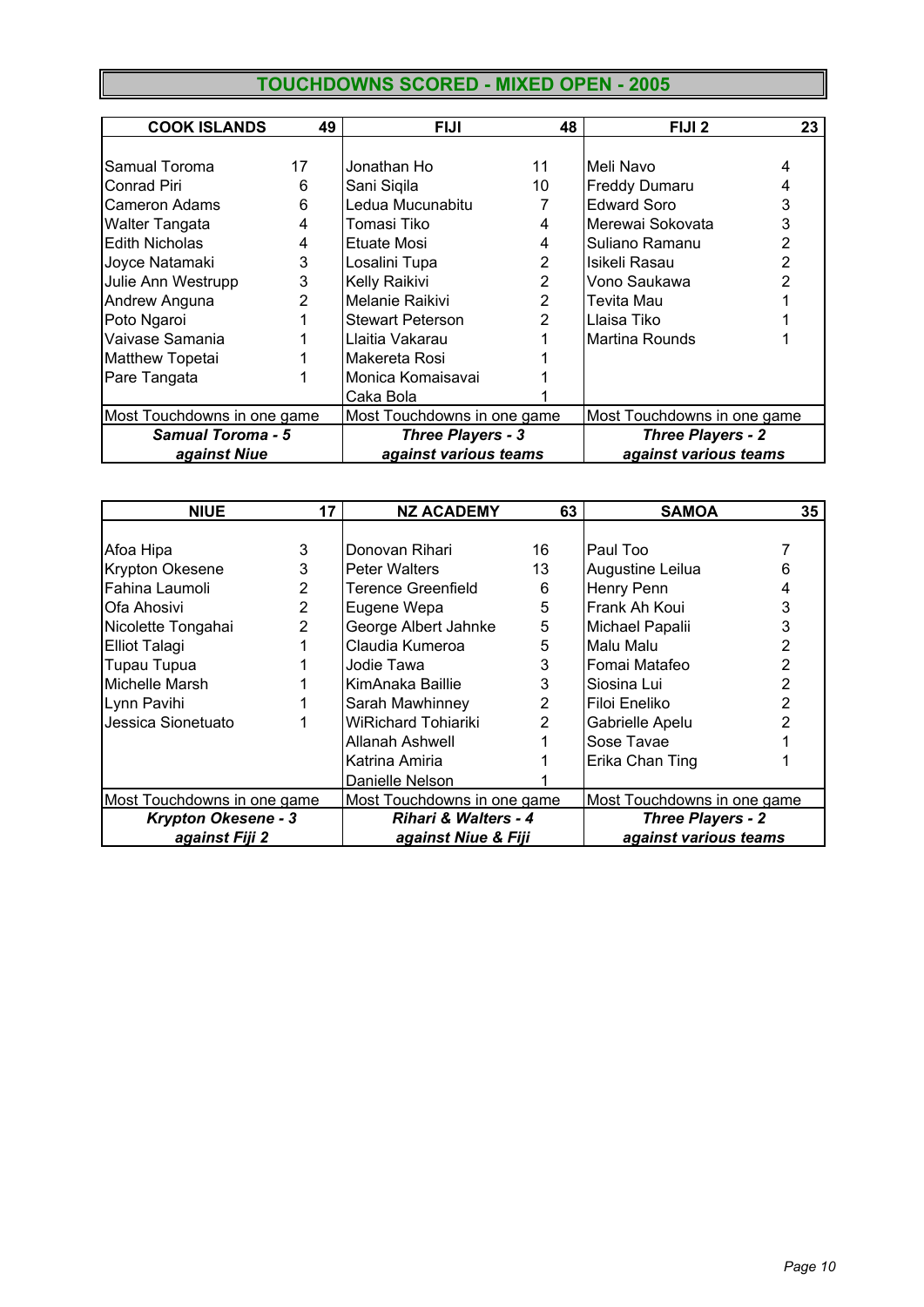## **EACH NATIONS RESULTS - 2005**

| <b>COOK ISLANDS</b> | P              | W                       |             | D | F   | A  | <b>FIJI</b>  | P               | W                       |                | D              | F   | A   |
|---------------------|----------------|-------------------------|-------------|---|-----|----|--------------|-----------------|-------------------------|----------------|----------------|-----|-----|
|                     |                |                         |             |   |     |    |              |                 |                         |                |                |     |     |
| <b>Mens</b>         | 6              | 3                       | 3           |   | 41  | 42 | Mens         | 6               | 5                       | 1              |                | 53  | 28  |
| Women               | 4              |                         | 4           |   | 9   | 21 | Women        | 5               | 3                       |                | 2              | 24  | 16  |
| Mixed               | 7              | 5                       | 2           |   | 49  | 34 | Mixed        | 7               | 4                       | 3              |                | 48  | 39  |
| Mens 30's           | 0              |                         |             |   |     |    | Mens 30's    | 5               | $\overline{\mathbf{4}}$ | 1              |                | 40  | 14  |
|                     | 17             | $\overline{8}$          | 9           | 0 | 99  | 97 |              | 23              | 16                      | 5              | $\overline{2}$ | 165 | 97  |
|                     |                |                         |             |   |     |    |              |                 |                         |                |                |     |     |
| FIJI <sub>2</sub>   | P              | W                       |             | D | F   | A  | <b>NIUE</b>  | P               | W                       |                | D              | F   | A   |
| <b>Mens</b>         | $\mathbf{0}$   |                         |             |   |     |    | Mens         | 6               |                         | 6              |                | 13  | 51  |
| Women               | 0              |                         |             |   |     |    | Women        | 5               | 3                       |                | 1              | 18  | 15  |
| Mixed               | 5              |                         | 4           | 1 | 23  | 47 | Mixed        | 7               |                         | 6              | 1              | 17  | 65  |
| Mens 30's           | 0              |                         |             |   |     |    | Mens 30's    | 6               | 1                       | 5              |                | 16  | 44  |
|                     | $\overline{5}$ | $\overline{0}$          | 4           | 1 | 23  | 47 |              | $\overline{24}$ | 4                       | 18             | $\overline{2}$ | 64  | 175 |
|                     |                |                         |             |   |     |    |              |                 |                         |                |                |     |     |
| <b>NZ ACADEMY</b>   | P              | $\overline{\mathsf{W}}$ |             | D | F   | A  | <b>SAMOA</b> | P               | W                       |                | D              | F   | A   |
| Mens                | 4              | 4                       |             |   | 40  | 19 | Mens         | 6               | $\overline{2}$          | 4              |                | 28  | 35  |
| Women               | 0              |                         |             |   |     |    | Women        | 4               | 1                       | $\overline{2}$ | 1              | 18  | 17  |
| Mixed               | 5              | 5                       |             |   | 63  | 12 | Mixed        | 7               | 4                       | 3              |                | 35  | 38  |
| Mens 30's           | 0              |                         |             |   |     |    | Mens 30's    | 5               | 3                       | $\overline{2}$ |                | 22  | 20  |
|                     | $\overline{9}$ | g                       | $\mathbf 0$ | 0 | 103 | 31 |              | 22              | $\overline{10}$         | 11             | 1              | 103 | 110 |

|                      | Nations Total Results 2005 |    |    |   |     |     |            |
|----------------------|----------------------------|----|----|---|-----|-----|------------|
| <b>All Divisions</b> | Ρ                          | w  |    | D |     | A   | <b>AVE</b> |
| Cook Islands         |                            | 8  | 9  | 0 | 99  | 97  | 1.02       |
| Fiji                 | 23                         | 16 | 5  | 2 | 165 | 97  | 1.7        |
| Fiji 2               | 5                          | n  | 4  | 1 | 23  | 47  | 0.49       |
| <b>Niue</b>          | 24                         | 4  | 18 | 2 | 64  | 175 | 0.37       |
| NZ Academy           | 9                          | 9  | n  | ი | 103 | 31  | 3.32       |
| Samoa                | 22                         | 10 | 11 |   | 103 | 110 | 0.94       |
|                      |                            |    |    |   |     |     |            |
|                      | 100                        | 47 | 47 | 6 | 55  | 557 |            |



| lTeams                                |   |                | Men Mix Men30 | Ŧ                 |
|---------------------------------------|---|----------------|---------------|-------------------|
| Fiji<br>Cook Islands<br>Samoa<br>Niue | 2 | $\overline{2}$ | 6<br>-2<br>3  | 20<br>8<br>6<br>5 |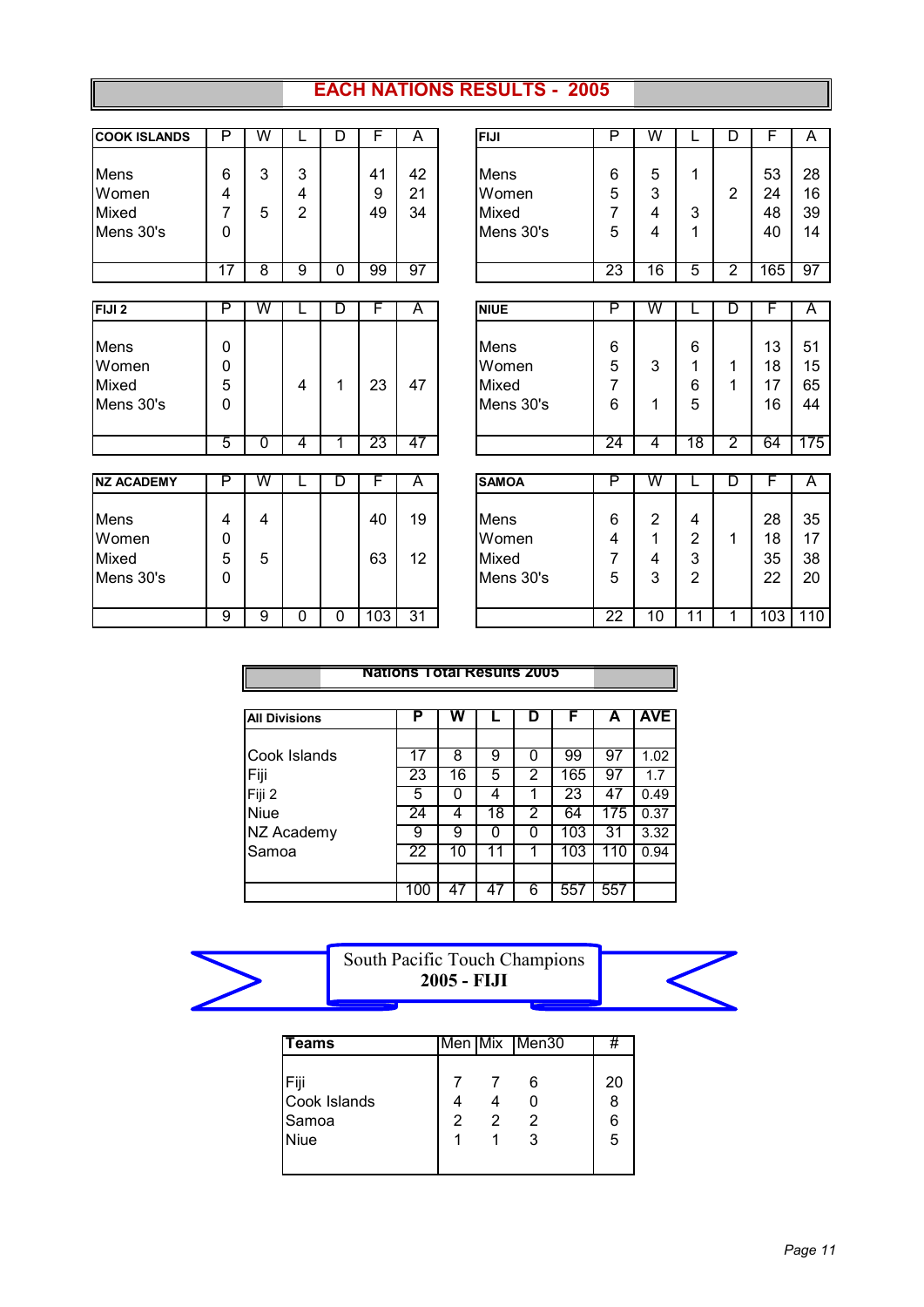# **RECORDS - 2005 - RECORDS**

| <b>Biggest Win</b> | Team | <b>Score</b> | Round        | <b>Opponent</b> |
|--------------------|------|--------------|--------------|-----------------|
| Mens               | Fiji | $7 - 1$      | <b>Rd. 1</b> | Samoa           |
| Women              | Fiji | $6 - 0$      | Rd. 1        | Cook Islands    |
| Mixed              | Fiji | $11 - 1$     | <b>Rd. 3</b> | Niue            |
| Mens 30's          | Fiji | $12 - 2$     | Final        | Niue            |

| <b>Best Attack - excluding finals</b> |              | Scorel Ave. |      |           | <b>Best Attack - including finals</b> | <b>Scorel</b> | Ave. |
|---------------------------------------|--------------|-------------|------|-----------|---------------------------------------|---------------|------|
|                                       |              |             |      |           |                                       |               |      |
| <b>Mens</b>                           | Fiji         | 34          | 8.50 | Mens      | Fiji                                  | 53            | 8.83 |
| Women                                 | Fiii         | 15          | 5.00 | Women     | Fiii                                  | 24            | 4.80 |
| Mixed                                 | Cook Islands | 35          | 7.00 | Mixed     | Cook Islands                          | 49            | 7.00 |
| Mens 30's                             | Fiji         | 28          | 7.00 | Mens 30's | Fiji                                  | 40            | 8.00 |
|                                       |              |             |      |           |                                       |               |      |

| <b>Best Attack - including finals</b> |              | Score Ave. |      |
|---------------------------------------|--------------|------------|------|
| <b>Mens</b>                           | Fiji         | 53         | 8.83 |
| Women                                 | Fiji         | 24         | 4.80 |
| Mixed                                 | Cook Islands | 49         | 7.00 |
| Mens 30's                             | Fiji         | 40         | 8.00 |

| <b>Best Defense - excluding finals</b> |              | Scorel Ave. |      |
|----------------------------------------|--------------|-------------|------|
|                                        |              |             |      |
| Mens                                   | Fiji         | 22          | 5.50 |
| Women                                  | Fiji & Niue  | 9           | 3.00 |
| Mixed                                  | Cook Islands | 16          | 3.20 |
| Mens 30's                              | Fiii         | 12          | 3.00 |
|                                        |              |             |      |

| <b>Best Defense - excluding finals</b> |              | Scorel Ave. |      |             | <b>Best Defense - including finals</b> | <b>Score</b> | Ave. |
|----------------------------------------|--------------|-------------|------|-------------|----------------------------------------|--------------|------|
|                                        |              |             |      |             |                                        |              |      |
| Mens                                   | Fiji         | 22          | 5.50 | <b>Mens</b> | Fiji                                   | 28           | 4.67 |
| Women                                  | Fiji & Niue  | 9           | 3.00 | Women       | <b>Niue</b>                            | 15           | 3.00 |
| Mixed                                  | Cook Islands | 16          | 3.20 | Mixed       | Cook Islands                           | 34           | 4.86 |
| Mens 30's                              | Fiji         | 12          | 3.00 | Mens 30's   | Fiii                                   | 14           | 2.80 |
|                                        |              |             |      |             |                                        |              |      |

| Best F & A - excluding finals |      |                          |
|-------------------------------|------|--------------------------|
|                               |      |                          |
|                               |      |                          |
| Fiii                          |      | 15-9 1.67                |
| Cook Islands                  |      | 35-16 1.35               |
| Fiji                          |      | 28-12 2.33               |
|                               | Fiji | Score Ave.<br>34-22 1.55 |

| Best F & A - excluding finals |              | <b>Score</b> | Ave.       |
|-------------------------------|--------------|--------------|------------|
|                               |              |              |            |
| Mens                          | Fiji         | $34 - 22$    | 1.55       |
| Women                         | Fiii         | $15-9$       | 1.67       |
| Mixed                         | Cook Islands |              | 35-16 1.35 |
| Mens 30's                     | Fiji         |              | 28-12 2.33 |
|                               |              |              |            |

# *Longest Winning Streak - 2005*

| Cook Islands |       | Men / Mix 3 games Various rounds                 |
|--------------|-------|--------------------------------------------------|
| Fiji         | Women | 5 games   Rd. 1 to Grand Final                   |
| <b>Niue</b>  | Women | 4 games Rd. 1 to Semi Final                      |
| NZ Academy   | Mixed | $5$ game $\left  \text{Rd. 1 and Rd. 5} \right $ |
| Samoa        |       | W/Mx/30's 2 games Various rounds                 |
|              |       |                                                  |